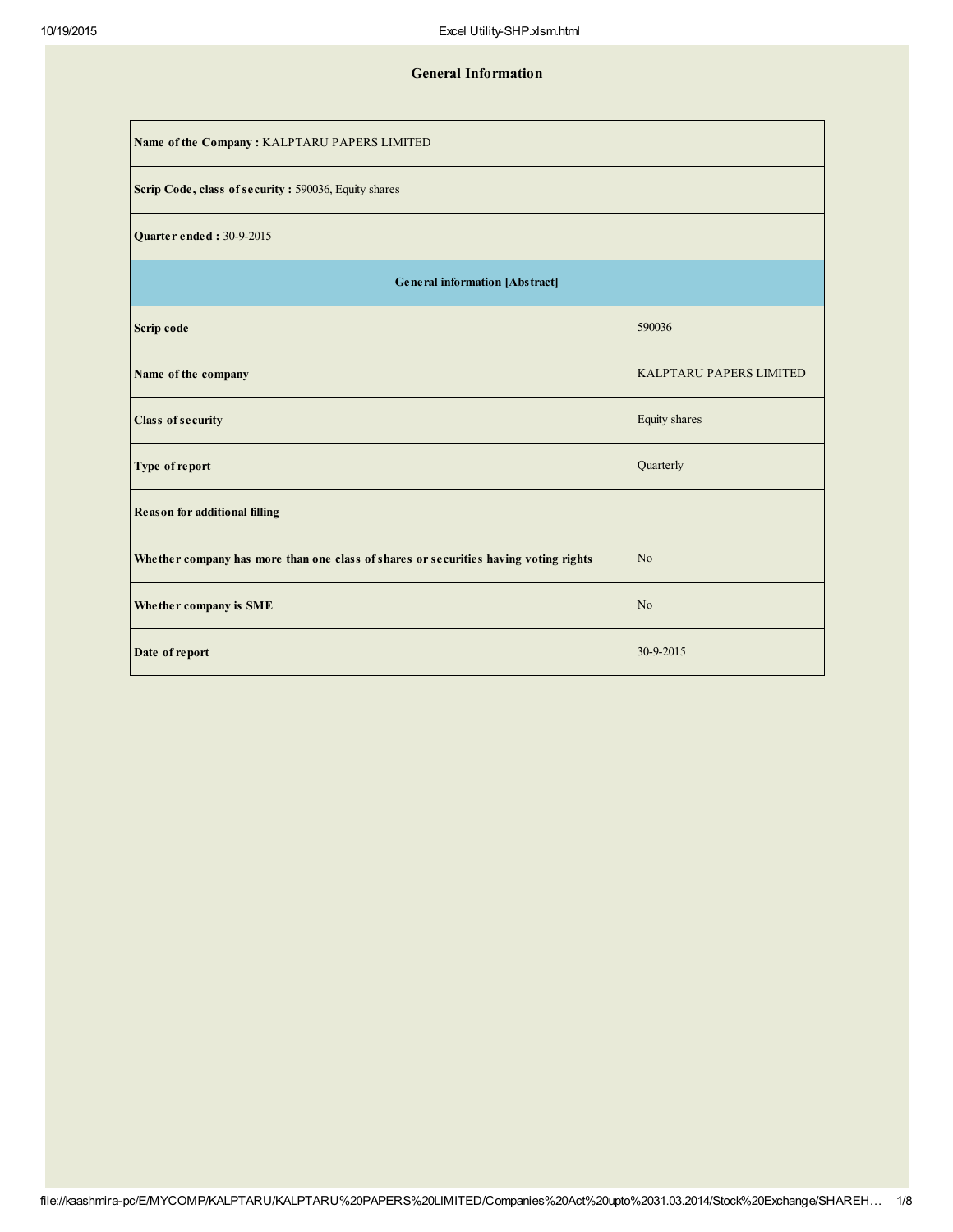# Disclosure of shareholding pattern

| Name of the Company: KALPTARU PAPERS LIMITED |                                                                                                            |                                         |                                                                             |                                                                                                                        |  |  |  |  |  |  |  |
|----------------------------------------------|------------------------------------------------------------------------------------------------------------|-----------------------------------------|-----------------------------------------------------------------------------|------------------------------------------------------------------------------------------------------------------------|--|--|--|--|--|--|--|
|                                              | Scrip Code, class of security: 590036, Equity shares                                                       |                                         |                                                                             |                                                                                                                        |  |  |  |  |  |  |  |
| <b>Ouarter ended: 30-9-2015</b>              |                                                                                                            |                                         |                                                                             |                                                                                                                        |  |  |  |  |  |  |  |
|                                              | Disclosure of notes on shareholding pattern                                                                |                                         |                                                                             | Notes                                                                                                                  |  |  |  |  |  |  |  |
|                                              | Partly paid-up shares                                                                                      |                                         |                                                                             |                                                                                                                        |  |  |  |  |  |  |  |
| ID                                           | Description partly paid-up shares                                                                          | Number of<br>partly paid-<br>up shares  | As a percentage of total<br>number of partly paid-up<br>shares              | As a percentage of total number of shares of<br>the company                                                            |  |  |  |  |  |  |  |
|                                              | Shares held by promoter or promoter group                                                                  |                                         |                                                                             |                                                                                                                        |  |  |  |  |  |  |  |
|                                              | <b>Total Shares held by promoter or</b><br>promoter group                                                  |                                         |                                                                             |                                                                                                                        |  |  |  |  |  |  |  |
|                                              | Shares held by public                                                                                      |                                         |                                                                             |                                                                                                                        |  |  |  |  |  |  |  |
|                                              | <b>Total Shares held by public</b>                                                                         |                                         |                                                                             |                                                                                                                        |  |  |  |  |  |  |  |
| Total                                        |                                                                                                            |                                         |                                                                             |                                                                                                                        |  |  |  |  |  |  |  |
|                                              | <b>Outstanding convertible securities</b>                                                                  |                                         |                                                                             |                                                                                                                        |  |  |  |  |  |  |  |
| ID                                           | <b>Description of outstanding</b><br>convertible securities                                                | Number of<br>outs tanding<br>securities | As a percentage of total<br>number of outstanding<br>convertible securities | As a percentage of total number of shares of<br>the company, assuming full conversion of<br>the convertible securities |  |  |  |  |  |  |  |
|                                              | Shares held by promoter or promoter group                                                                  |                                         |                                                                             |                                                                                                                        |  |  |  |  |  |  |  |
|                                              | Total shares held by promoter or<br>promoter group                                                         |                                         |                                                                             |                                                                                                                        |  |  |  |  |  |  |  |
|                                              | Shares held by public                                                                                      |                                         |                                                                             |                                                                                                                        |  |  |  |  |  |  |  |
|                                              | Total Shares held by public                                                                                |                                         |                                                                             |                                                                                                                        |  |  |  |  |  |  |  |
| Total                                        |                                                                                                            |                                         |                                                                             |                                                                                                                        |  |  |  |  |  |  |  |
|                                              | Warrants                                                                                                   |                                         |                                                                             |                                                                                                                        |  |  |  |  |  |  |  |
| ID                                           | Description of warrants                                                                                    | Number of<br>warrants                   | As a percentage of total<br>number of warrants                              | As a percentage of total number of shares of<br>the company, assuming full conversion of<br>warrants                   |  |  |  |  |  |  |  |
|                                              | Shares held by promoter or promoter group                                                                  |                                         |                                                                             |                                                                                                                        |  |  |  |  |  |  |  |
|                                              | <b>Total Shares held by promoter or</b><br>promoter group                                                  |                                         |                                                                             |                                                                                                                        |  |  |  |  |  |  |  |
|                                              | Shares held by public                                                                                      |                                         |                                                                             |                                                                                                                        |  |  |  |  |  |  |  |
|                                              | <b>Total Shares held by public</b>                                                                         |                                         |                                                                             |                                                                                                                        |  |  |  |  |  |  |  |
| Total                                        |                                                                                                            |                                         |                                                                             |                                                                                                                        |  |  |  |  |  |  |  |
|                                              | Total paid-up capital of the company<br>assuming full conversion of warrants<br>and convertible securities | 4468120                                 |                                                                             |                                                                                                                        |  |  |  |  |  |  |  |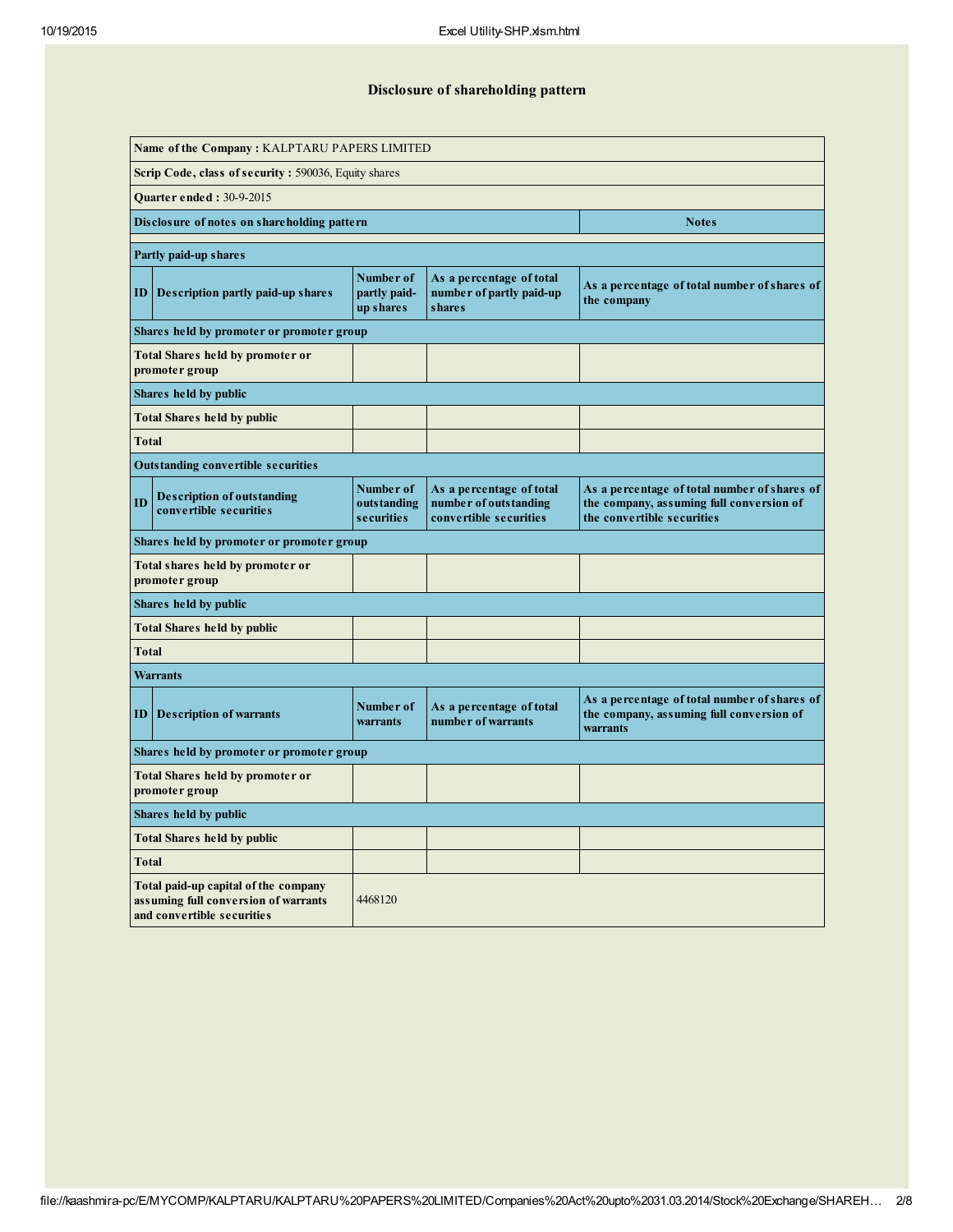## Disclosure of fully paid-up shares

| Name of the Company: KALPTARU PAPERS LIMITED         |                                                                          |                                                |                             |                                               |                                                           |                                                                           |                                       |                                      |                                           |  |  |  |  |
|------------------------------------------------------|--------------------------------------------------------------------------|------------------------------------------------|-----------------------------|-----------------------------------------------|-----------------------------------------------------------|---------------------------------------------------------------------------|---------------------------------------|--------------------------------------|-------------------------------------------|--|--|--|--|
| Scrip Code, class of security: 590036, Equity shares |                                                                          |                                                |                             |                                               |                                                           |                                                                           |                                       |                                      |                                           |  |  |  |  |
| <b>Quarter ended : 30-9-2015</b>                     |                                                                          |                                                |                             |                                               |                                                           |                                                                           |                                       |                                      |                                           |  |  |  |  |
|                                                      | Disclosure of notes on fully paid-up shares<br><b>Notes</b>              |                                                |                             |                                               |                                                           |                                                                           |                                       |                                      |                                           |  |  |  |  |
|                                                      | Category code                                                            |                                                |                             |                                               |                                                           | <b>Total Shareholding as a</b><br>percentage of total<br>number of shares |                                       |                                      | Shares pledged or<br>otherwise encumbered |  |  |  |  |
|                                                      |                                                                          |                                                | Number of<br>s hare holders | <b>Total</b><br>number<br>of<br><b>shares</b> | Number of<br>shares held in<br>de mate rialis e d<br>form | As a<br>percentage<br>$of (A+B)$                                          | As a<br>percentage<br>of<br>$(A+B+C)$ | <b>Number</b><br>of<br><b>shares</b> | As a<br>percentage                        |  |  |  |  |
| $\rm(I)$                                             | (II)                                                                     |                                                | (III)                       | (IV)                                          | (V)                                                       | (VI)                                                                      | (VII)                                 | (VIII)                               | $(IX)=$<br>$(VIII)/(IV)*100$              |  |  |  |  |
| (A)                                                  | <b>Shareholding of Promoter and Promoter Group</b>                       |                                                |                             |                                               |                                                           |                                                                           |                                       |                                      |                                           |  |  |  |  |
| (1)                                                  | <b>Indian</b>                                                            |                                                |                             |                                               |                                                           |                                                                           |                                       |                                      |                                           |  |  |  |  |
| (a)                                                  | <b>Individuals or Hindu</b><br>undivided family                          |                                                | 15                          | 1387415                                       | 1387415                                                   | 31.05                                                                     | 31.05                                 |                                      |                                           |  |  |  |  |
| (b)                                                  | <b>Central government or State</b><br>government(s)                      |                                                |                             |                                               |                                                           |                                                                           |                                       |                                      |                                           |  |  |  |  |
| (c)                                                  | <b>Bodies</b> corporate                                                  |                                                | $\overline{2}$              | 1297350                                       | 1297350                                                   | 29.04                                                                     | 29.04                                 |                                      |                                           |  |  |  |  |
| (d)                                                  | <b>Financial institutions or</b><br>banks                                |                                                |                             |                                               |                                                           |                                                                           |                                       |                                      |                                           |  |  |  |  |
| (e)                                                  | <b>Description</b><br>Any other<br>of<br>(specify)<br><b>Shareholder</b> |                                                |                             |                                               |                                                           |                                                                           |                                       |                                      |                                           |  |  |  |  |
|                                                      |                                                                          | <b>Total Others</b>                            |                             |                                               |                                                           |                                                                           |                                       |                                      |                                           |  |  |  |  |
|                                                      |                                                                          | Sub Total $(A)$ $(1)$                          | 17                          | 2684765                                       | 2684765                                                   | 60.09                                                                     | 60.09                                 |                                      |                                           |  |  |  |  |
| (2)                                                  | Foreign                                                                  |                                                |                             |                                               |                                                           |                                                                           |                                       |                                      |                                           |  |  |  |  |
| (a)                                                  | Non-resident individuals or<br>foreign individuals                       |                                                |                             |                                               |                                                           |                                                                           |                                       |                                      |                                           |  |  |  |  |
| (b)                                                  | <b>Bodies</b> corporate                                                  |                                                |                             |                                               |                                                           |                                                                           |                                       |                                      |                                           |  |  |  |  |
| (c)                                                  | <b>Institutions</b>                                                      |                                                |                             |                                               |                                                           |                                                                           |                                       |                                      |                                           |  |  |  |  |
| (d)                                                  | <b>Qualified foreign investor</b>                                        |                                                |                             |                                               |                                                           |                                                                           |                                       |                                      |                                           |  |  |  |  |
| (e)                                                  | Any other<br>(specify)                                                   | <b>Description</b><br>of<br><b>Shareholder</b> |                             |                                               |                                                           |                                                                           |                                       |                                      |                                           |  |  |  |  |
|                                                      |                                                                          | <b>Total Others</b>                            |                             |                                               |                                                           |                                                                           |                                       |                                      |                                           |  |  |  |  |
|                                                      |                                                                          | Sub-Total $(A)$ $(2)$                          |                             |                                               |                                                           |                                                                           |                                       |                                      |                                           |  |  |  |  |
|                                                      | <b>Total Shareholding of Promoter</b><br>and Promoter Group $(A) = (A)$  | $(1)+(A)(2)$                                   | 17                          | 2684765                                       | 2684765                                                   | 60.09                                                                     | 60.09                                 |                                      |                                           |  |  |  |  |
| (B)                                                  | <b>Public Shareholding</b>                                               |                                                |                             |                                               |                                                           |                                                                           |                                       |                                      |                                           |  |  |  |  |
| (1)                                                  | <b>Institutions</b>                                                      |                                                |                             |                                               |                                                           |                                                                           |                                       |                                      |                                           |  |  |  |  |
| (a)                                                  | <b>Mutual funds or UTI</b>                                               |                                                |                             |                                               |                                                           |                                                                           |                                       |                                      |                                           |  |  |  |  |
| (b)                                                  | <b>Financial institutions or</b><br><b>banks</b>                         |                                                |                             |                                               |                                                           |                                                                           |                                       |                                      |                                           |  |  |  |  |
| (c)                                                  | <b>Central government or State</b><br>government(s)                      |                                                |                             |                                               |                                                           |                                                                           |                                       |                                      |                                           |  |  |  |  |
| (d)                                                  | Venture capital funds                                                    |                                                |                             |                                               |                                                           |                                                                           |                                       |                                      |                                           |  |  |  |  |
| (e)                                                  | <b>Insurance companies</b>                                               |                                                |                             |                                               |                                                           |                                                                           |                                       |                                      |                                           |  |  |  |  |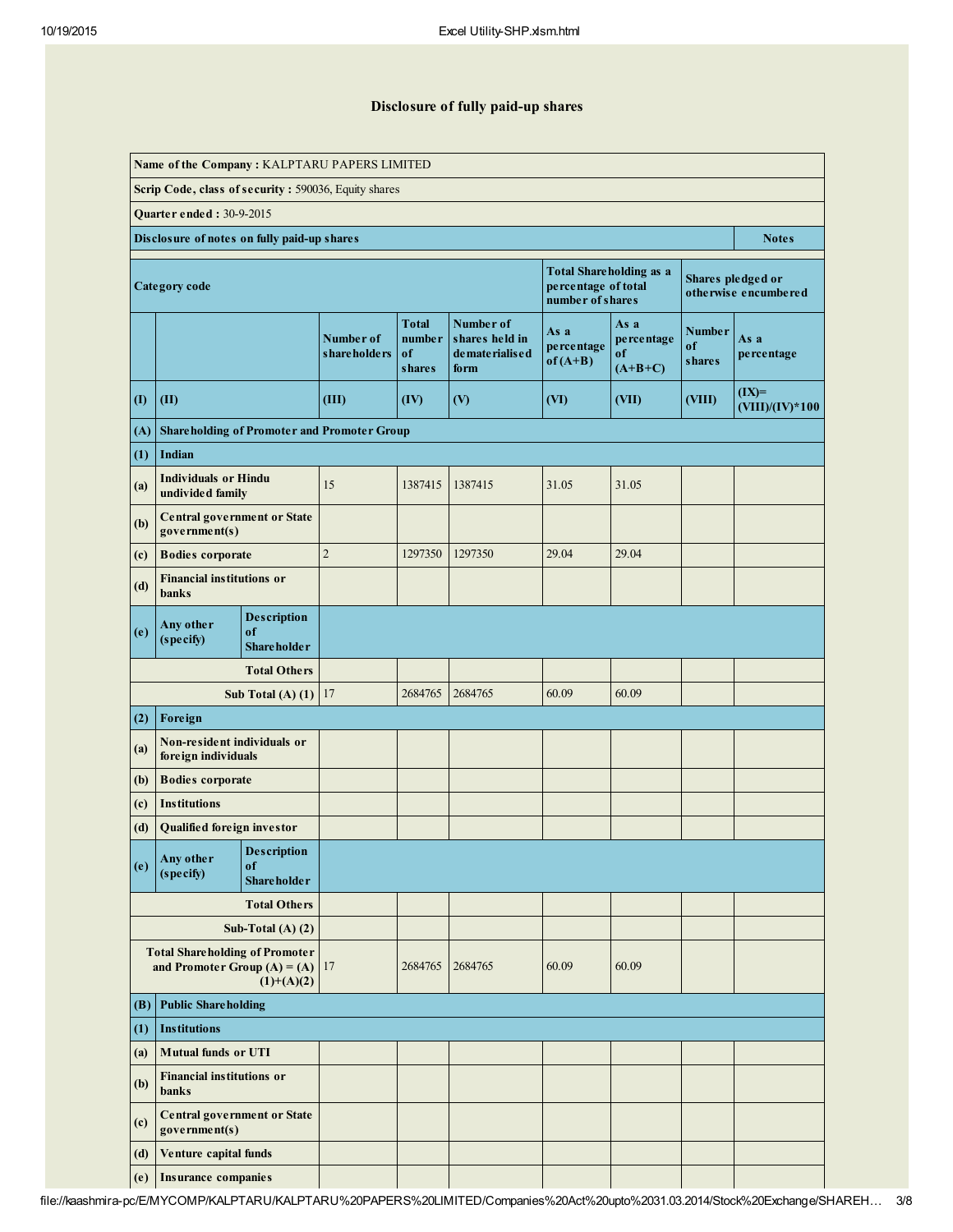| (f)                     | <b>Foreign institutional</b><br>investors                                                      |                                                |         |         |                                                                                  |       |         |  |
|-------------------------|------------------------------------------------------------------------------------------------|------------------------------------------------|---------|---------|----------------------------------------------------------------------------------|-------|---------|--|
| (g)                     | Foreign venture capital<br>investors                                                           |                                                |         |         |                                                                                  |       |         |  |
| (h)                     | <b>Qualified foreign investor</b>                                                              |                                                |         |         |                                                                                  |       |         |  |
| $\left( k\right)$       | Any other<br>(specify)                                                                         | <b>Description</b><br>of<br><b>Shareholder</b> |         |         |                                                                                  |       |         |  |
|                         |                                                                                                | <b>Total Others</b>                            |         |         |                                                                                  |       |         |  |
|                         |                                                                                                | Sub Total $(B)$ $(1)$                          |         |         |                                                                                  |       |         |  |
| (2)                     | <b>Non-Institutions</b>                                                                        |                                                |         |         |                                                                                  |       |         |  |
| (a)                     | <b>Bodies</b> corporate                                                                        |                                                | 56      | 136712  | 135812                                                                           | 3.06  | 3.06    |  |
| (b)                     | <b>Individuals</b>                                                                             |                                                |         |         |                                                                                  |       |         |  |
| $\mathbf i$             | <b>Individual shareholders</b><br>holding nominal share<br>capital up to Rs one lakh           |                                                | 1980    | 882732  | 752032                                                                           | 19.76 | 19.76   |  |
| ii                      | <b>Individual shareholders</b><br>holding nominal share<br>capital in excess of Rs one<br>lakh |                                                | 25      | 657610  | 643310                                                                           | 14.72 | 14.72   |  |
| (c)                     | <b>Qualified foreign investor</b>                                                              |                                                |         |         |                                                                                  |       |         |  |
| (d)                     | Any other<br>(specify)                                                                         | <b>Description</b><br>of<br><b>Shareholder</b> |         |         |                                                                                  |       |         |  |
| $\mathbf{1}$            | Non-<br><b>Institutions</b><br><b>Shareholders</b><br>$\mathbf{1}$                             | Clearing<br>Members                            | 5       | 4661    | 4661                                                                             | 0.1   | 0.1     |  |
| $\overline{2}$          | Non-<br><b>Institutions</b><br><b>Shareholders</b><br>$\mathbf{2}$                             | <b>NRI</b>                                     | 9       | 41555   | 41555                                                                            | 0.93  | 0.93    |  |
| $\overline{\mathbf{3}}$ | Non-<br><b>Institutions</b><br><b>Shareholders</b><br>3                                        | <b>HUF</b>                                     | 59      | 60085   | 60085                                                                            | 1.34  | 1.34    |  |
|                         |                                                                                                | <b>Total Others</b>                            | 73      | 106301  | 106301                                                                           | 2.38  | 2.38    |  |
|                         |                                                                                                | Sub-total (B) $(2)$ 2134                       |         | 1783355 | 1637455                                                                          | 39.91 | 39.91   |  |
|                         | <b>Total Public Shareholding (B) =</b>                                                         | $(B)(1)+(B)(2)$                                | 2134    | 1783355 | 1637455                                                                          | 39.91 | 39.91   |  |
|                         |                                                                                                | <b>TOTAL</b> (A)+(B)  2151                     | 4468120 | 4322220 | 100                                                                              | 100   |         |  |
| (C)                     |                                                                                                |                                                |         |         | Shares held by custodians and against which depository receipts have been issued |       |         |  |
| (1)                     | Promoter and promoter<br>group                                                                 |                                                |         |         |                                                                                  |       |         |  |
| (2)                     | Public                                                                                         |                                                |         |         |                                                                                  |       |         |  |
|                         | <b>Total Shares held by Custodians</b>                                                         | (C)                                            |         |         |                                                                                  |       |         |  |
|                         | <b>GRAND TOTAL</b> (A)+(B)+(C) 2151                                                            |                                                |         | 4468120 | 4322220                                                                          |       | $100\,$ |  |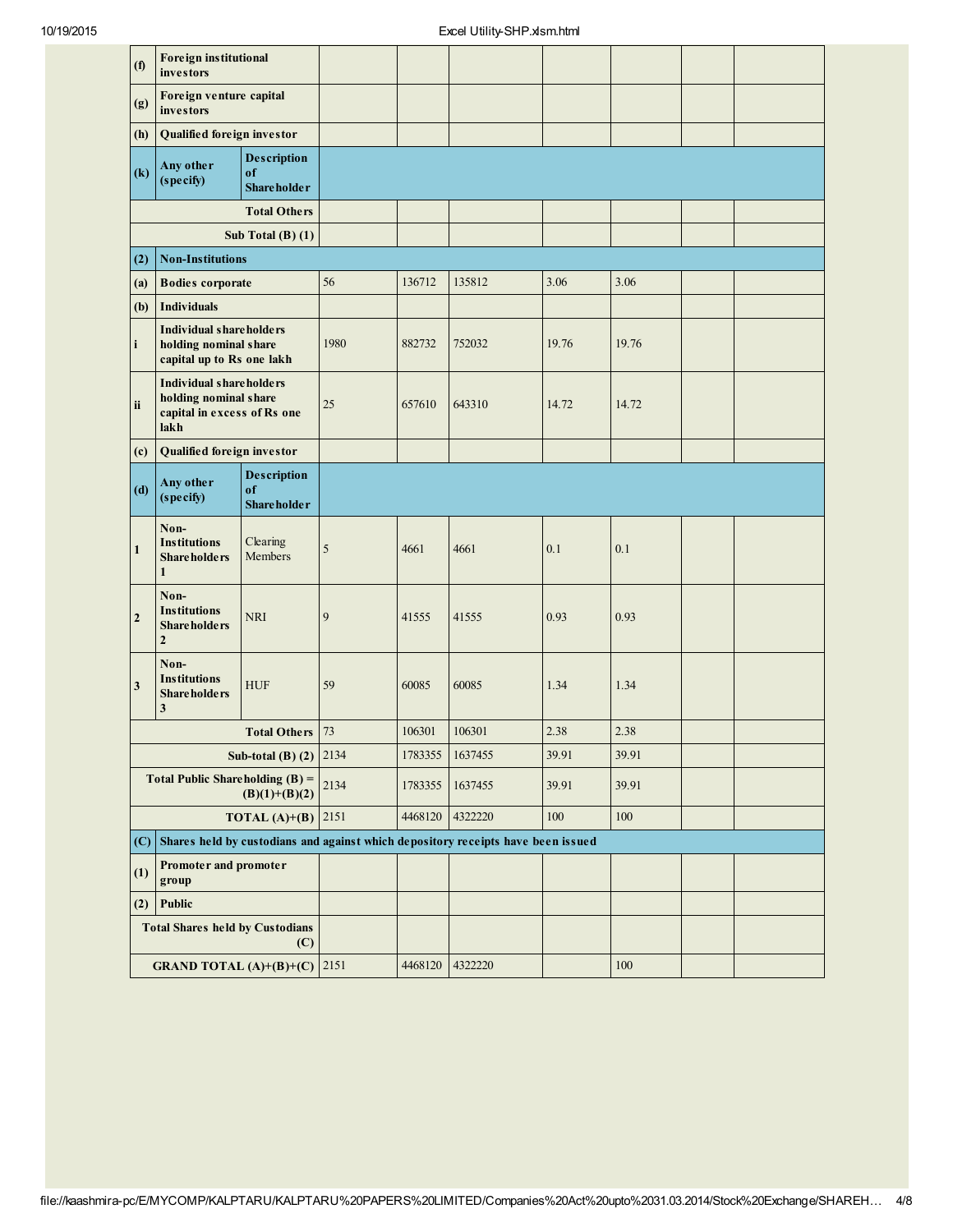#### (I) (b) Statement showing holding of securities (including shares,warrants,convertible securities) of persons belonging to the category Promoter and Promoter Group

| Name of the Company: KALPTARU PAPERS LIMITED |                                                                                                                              |                    |                                                  |                                                                |                                                   |                            |                                                                                       |                                         |                                                                                                                                    |             |                                                                                                                                               |                                                                                                                                                                                                      |
|----------------------------------------------|------------------------------------------------------------------------------------------------------------------------------|--------------------|--------------------------------------------------|----------------------------------------------------------------|---------------------------------------------------|----------------------------|---------------------------------------------------------------------------------------|-----------------------------------------|------------------------------------------------------------------------------------------------------------------------------------|-------------|-----------------------------------------------------------------------------------------------------------------------------------------------|------------------------------------------------------------------------------------------------------------------------------------------------------------------------------------------------------|
|                                              | Scrip Code, class of security: 590036, Equity shares                                                                         |                    |                                                  |                                                                |                                                   |                            |                                                                                       |                                         |                                                                                                                                    |             |                                                                                                                                               |                                                                                                                                                                                                      |
|                                              | <b>Quarter ended: 30-9-2015</b><br>Disclosure of notes on securities belonging to the category "Promoter and Promoter Group" |                    |                                                  |                                                                |                                                   |                            |                                                                                       |                                         |                                                                                                                                    |             |                                                                                                                                               |                                                                                                                                                                                                      |
|                                              |                                                                                                                              |                    |                                                  |                                                                |                                                   |                            |                                                                                       |                                         |                                                                                                                                    |             | <b>Notes</b>                                                                                                                                  |                                                                                                                                                                                                      |
| Sr.<br>No.                                   |                                                                                                                              |                    |                                                  |                                                                |                                                   |                            |                                                                                       |                                         |                                                                                                                                    |             |                                                                                                                                               |                                                                                                                                                                                                      |
|                                              | Name of the<br>shareholder                                                                                                   | PAN of<br>Promoter | <b>Number</b><br>of the<br><b>shares</b><br>held | As a<br>percentage<br>of grand<br>total $(A)$ +<br>$(B) + (C)$ | <b>Encumbered</b><br>- number of<br><b>shares</b> | As a<br>percentage         | As a<br>percentage<br>of grand<br>total $(A)$ +<br>$(B) + (C)$<br>of clause<br>(I)(a) | <b>Number</b><br>of<br>warrants<br>held | <b>Warrants</b><br>held as a<br>percentage Number of<br>of total<br>numbers of securities<br>warrants of held<br>the same<br>class | convertible | <b>Convertible</b><br>securities<br><b>as</b><br>percentage<br>of total<br>numbers of<br>convertible<br>securities<br><b>of</b> same<br>class | <b>Total</b><br><b>shares</b><br>(includin<br>underlyi<br><b>shares</b><br>assumin<br>full<br>convers<br>of warra<br>and<br>converti<br>securiti<br>as a<br>percent<br>of dilute<br>share<br>capital |
| $\mathbf{I}$                                 | (II)                                                                                                                         | $(II)$ $(a)$       | (III)                                            | (IV)                                                           | (V)                                               | $(VI)=$<br>$(V)/(III)*100$ | $(I)(a)$ (VII)                                                                        | $\vert$ (VIII)                          | (IX)                                                                                                                               | (X)         | (XI)                                                                                                                                          | (XII)                                                                                                                                                                                                |
| $\mathbf{1}$                                 | N. N. PAPERS<br><b>PRIVATE</b><br><b>LIMITED</b>                                                                             | AAACB1266A 750700  |                                                  | 16.8                                                           |                                                   |                            |                                                                                       |                                         |                                                                                                                                    |             |                                                                                                                                               | 16.8                                                                                                                                                                                                 |
| $\overline{2}$                               | <b>KALPTARU</b><br><b>FINCAP</b><br><b>LIMITED</b>                                                                           | AAACK3069N 546650  |                                                  | 12.23                                                          |                                                   |                            |                                                                                       |                                         |                                                                                                                                    |             |                                                                                                                                               | 12.23                                                                                                                                                                                                |
| $\overline{\mathbf{3}}$                      | <b>JAI KISHAN</b><br><b>GUPTA</b>                                                                                            | AAZPG0290R         | 420670                                           | 9.41                                                           |                                                   |                            |                                                                                       |                                         |                                                                                                                                    |             |                                                                                                                                               | 9.41                                                                                                                                                                                                 |
| $\overline{\mathbf{4}}$                      | <b>NAVEEN JAI</b><br><b>KISHAN</b><br><b>GUPTA</b>                                                                           | AAPPG6352E         | 311820                                           | 6.98                                                           |                                                   |                            |                                                                                       |                                         |                                                                                                                                    |             |                                                                                                                                               | 6.98                                                                                                                                                                                                 |
| 5                                            | <b>USHA GUPTA</b>                                                                                                            | AAPPG0911R         | 209920                                           | 4.7                                                            |                                                   |                            |                                                                                       |                                         |                                                                                                                                    |             |                                                                                                                                               | 4.7                                                                                                                                                                                                  |
| 6                                            | <b>SAVITA</b><br><b>GUPTA</b>                                                                                                | AAPPG2663L         | 138264                                           | 3.09                                                           |                                                   |                            |                                                                                       |                                         |                                                                                                                                    |             |                                                                                                                                               | 3.09                                                                                                                                                                                                 |
|                                              | <b>RUBY</b><br><b>RAJENDRA</b><br><b>PATAWARI</b>                                                                            | AAQPG3118B 89707   |                                                  | 2.01                                                           |                                                   |                            |                                                                                       |                                         |                                                                                                                                    |             |                                                                                                                                               | 2.01                                                                                                                                                                                                 |
| 8                                            | <b>JAI KISHN</b><br><b>GUPTA ARPIT</b><br><b>GUPTA HUF</b>                                                                   | AAAHJ4012R         | 77050                                            | 1.72                                                           |                                                   |                            |                                                                                       |                                         |                                                                                                                                    |             |                                                                                                                                               | 1.72                                                                                                                                                                                                 |
| 9                                            | <b>JAI KISHAN</b><br><b>GUPTA</b><br><b>NAVEEN</b><br><b>GUPTA HUF</b>                                                       | AACHJ1270K 44850   |                                                  | $\mathbf{1}$                                                   |                                                   |                            |                                                                                       |                                         |                                                                                                                                    |             |                                                                                                                                               | $\mathbf{1}$                                                                                                                                                                                         |
| 10                                           | <b>ARPIT GUPTA</b>                                                                                                           | AISPG4740M         | 29134                                            | 0.65                                                           |                                                   |                            |                                                                                       |                                         |                                                                                                                                    |             |                                                                                                                                               | 0.65                                                                                                                                                                                                 |
| 11                                           | <b>NIMIT</b><br><b>NAVEEN</b><br><b>GUPTA</b>                                                                                | AZBPG3356P         | 19350                                            | 0.43                                                           |                                                   |                            |                                                                                       |                                         |                                                                                                                                    |             |                                                                                                                                               | 0.43                                                                                                                                                                                                 |
| 12                                           | <b>JAIKISHAN &amp;</b><br><b>SONS HUF</b>                                                                                    | AAAHJ4425N         | 15600                                            | 0.35                                                           |                                                   |                            |                                                                                       |                                         |                                                                                                                                    |             |                                                                                                                                               | 0.35                                                                                                                                                                                                 |
| 13                                           | <b>NAVEEN</b><br><b>GUPTA - HUF</b>                                                                                          | AABHN9620A 12550   |                                                  | 0.28                                                           |                                                   |                            |                                                                                       |                                         |                                                                                                                                    |             |                                                                                                                                               | 0.28                                                                                                                                                                                                 |
|                                              | <b>RAJENDRA</b>                                                                                                              |                    |                                                  |                                                                |                                                   |                            |                                                                                       |                                         |                                                                                                                                    |             |                                                                                                                                               |                                                                                                                                                                                                      |

file://kaashmira-pc/E/MYCOMP/KALPTARU/KALPTARU%20PAPERS%20LIMITED/Companies%20Act%20upto%2031.03.2014/Stock%20Exchange/SHAREH… 5/8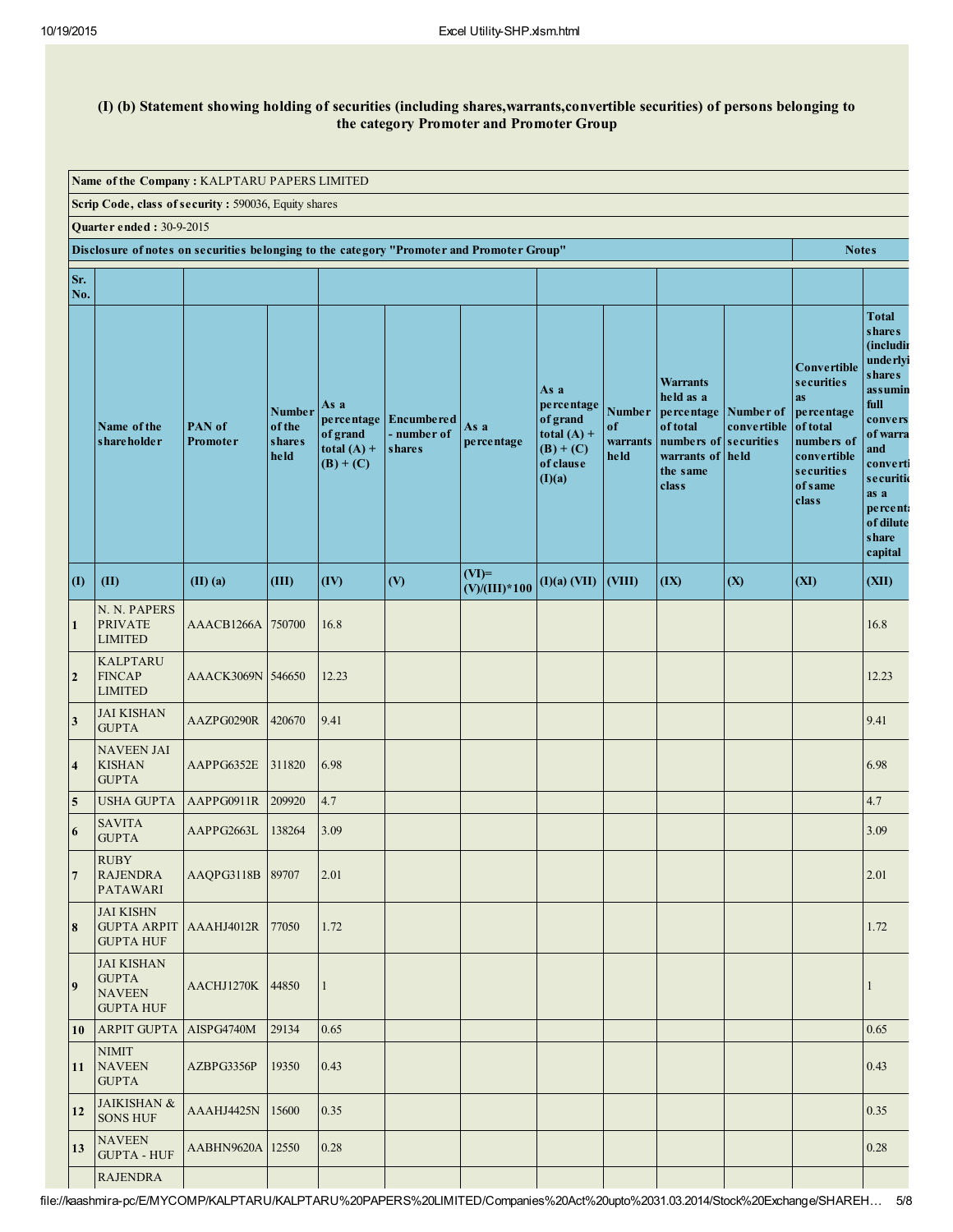## 10/19/2015 Excel Utility-SHP.xlsm.html

| 14           | VIJAYKUMAR ACMPP1956A 12050<br><b>PATAWARI</b> |                 |               | $\vert 0.27 \vert$ |  |  |  | 0.27  |
|--------------|------------------------------------------------|-----------------|---------------|--------------------|--|--|--|-------|
| 15           | <b>ASHKA A</b><br><b>GUPTA</b>                 | ATAPG5654M 5800 |               | 0.13               |  |  |  | 0.13  |
| 16           | <b>PREETY</b><br><b>AGGARWAL</b>               | AAQPG3398B 350  |               | $\mid$ 0.01        |  |  |  | 0.01  |
| 17           | <b>SANJAY</b><br><b>AGGARWAL</b>               | AAEPA7946D 300  |               | 0.01               |  |  |  | 0.01  |
| <b>Total</b> |                                                |                 | 2684765 60.09 |                    |  |  |  | 60.09 |